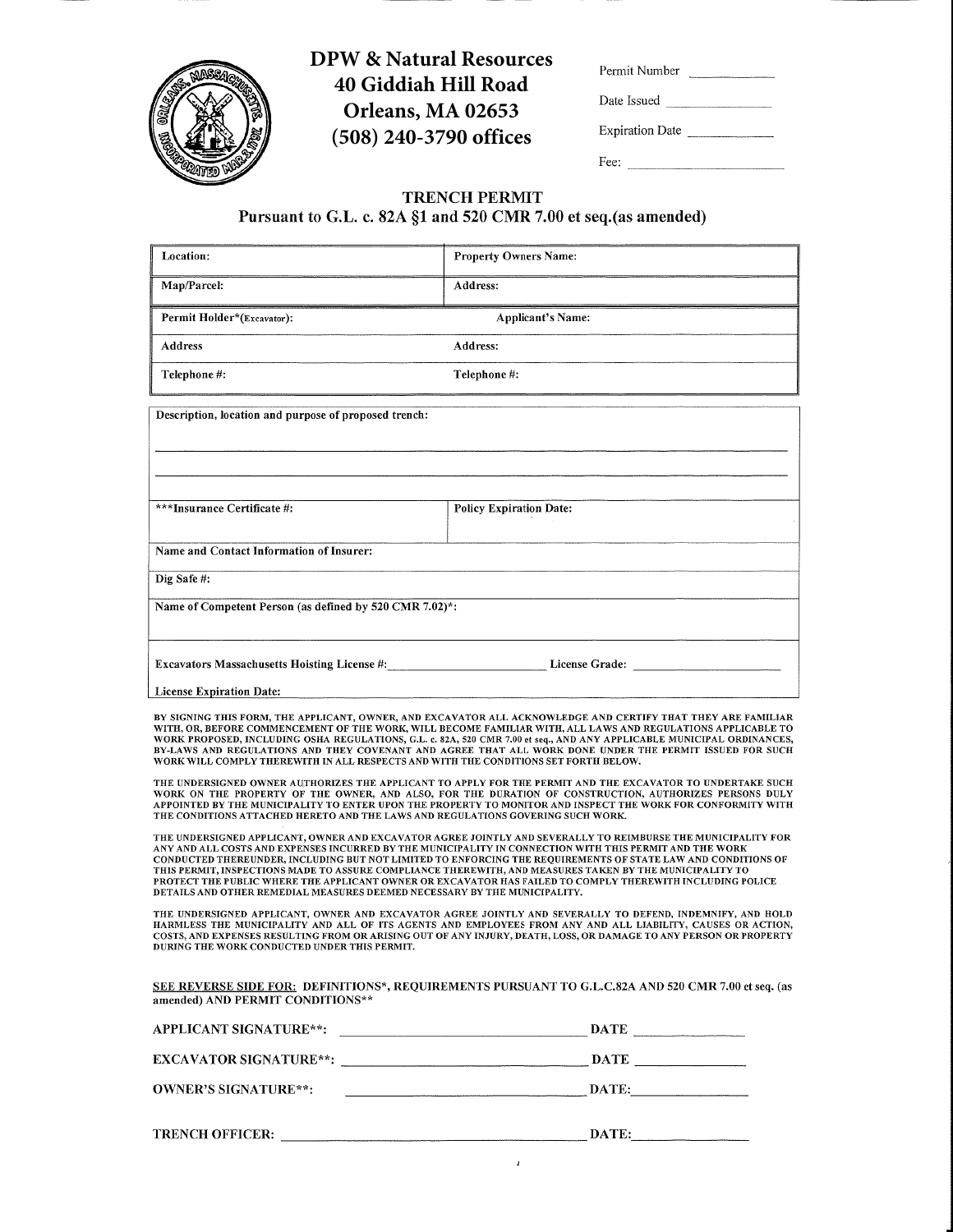## **Definitions from 520 CMR 14.00**

- **\*Competent Person** A person or persons who is capable of identifying existing and predictable hazards in the surroundings, or working conditions which are unsanitary, hazardous, or dangerous to people, and who has authorization to take prompt corrective measures to eliminate them. A competent person must be able to demonstrate that he or she has been trained in and is knowledgeable about: soil analysis, the use of protections for the General Public and the requirements of this regulation.
- **Permit Holder** –The excavator who is responsible for acquiring a permit from the Permitting Authority.
- **Trench**  An excavation which is narrow in relation to its length, made below the surface ground in excess of 3 feet below grade and the depth of which is, in general, greater than the width, but the width of the trench, as measured at the bottom, is no greater than 15 feet.
- **Unattended Trench** A trench where neither the permit holder, excavator, nor any of the people who work in or at the trench are present.

# **\*\*Permit Conditions:**

\*\*By signing the application, the applicant understands and agrees to comply with the following:

- i. No trench may be excavated unless the requirements of sections 40 through 40D of chapter 82, and any accompanying regulations, have been met and this permit is invalid unless and until said requirements have been complied with by the excavator applying for the permit including, but not limited to, the establishment of a valid excavation number with the underground plant damage prevention system as said system is defined in section 76D of chapter 164 (DIG SAFE);
- ii. Trenches may pose a significant health and safety hazard. Pursuant to Section 1 of Chapter 82 of the General Laws, an excavator shall not leave any open trench unattended without first making every reasonable effort to eliminate any recognized safety hazard that may exist as a result of leaving said open trench unattended. Excavators should consult regulations promulgated by the Department of Public Safety in order to familiarize themselves with the recognized safety hazards associated with excavations and open trenches and the procedures required or recommended by said department in order to make every reasonable effort to eliminate said safety hazards which may include covering, barricading or otherwise protecting open trenches from accidental entry.
- *iii. Persons engaging in any in any trenching operation shall familiarize themselves with the federal safety standards promulgated by the Occupational Safety and Health Administration on excavations: 29 CFR 1926.650 et.seq., entitled Subpart P "Excavations".*
- iv. Excavators engaging in any trenching operation who utilize hoisting or other mechanical equipment subject to chapter 146 shall only employ individuals licensed to operate said equipment by the Department of Public Safety pursuant to said chapter and this permit must be presented to said licensed operator before any excavation is commenced;
- v. *By applying for, accepting and signing this permit, the applicant hereby attests to the following: (1) that they have read and understands the regulations promulgated by the Department of Public Safety with regard to construction related excavations and trench safety; (2) that he has read and understands the federal safety standards promulgated by the Occupational Safety and Health Administration on excavations: 29 CMR 1926.650 et.seq., entitled Subpart P "Excavations" as well as any other excavation requirements established by this municipality;* and (3) that he is aware of and has, with regard to the proposed trench excavation on private property or proposed excavation of a city or town public way that forms the basis of the permit application, complied with the requirements of sections 40-40D of chapter 82A. The permit shall be posted in plain view on the site of the trench.

\*\*\* Per Chapter 82 A Section 2 - A person making application for a trench excavation permit shall produce a certificate of insurance with general liability coverage of \$100,000 per person and \$300,000 per claim or provide evidence of self-insurance in equal amounts.

For additional information please visit the Department of Public Safety's website at [www.mass.gov/dps](http://www.mass.gov/dps)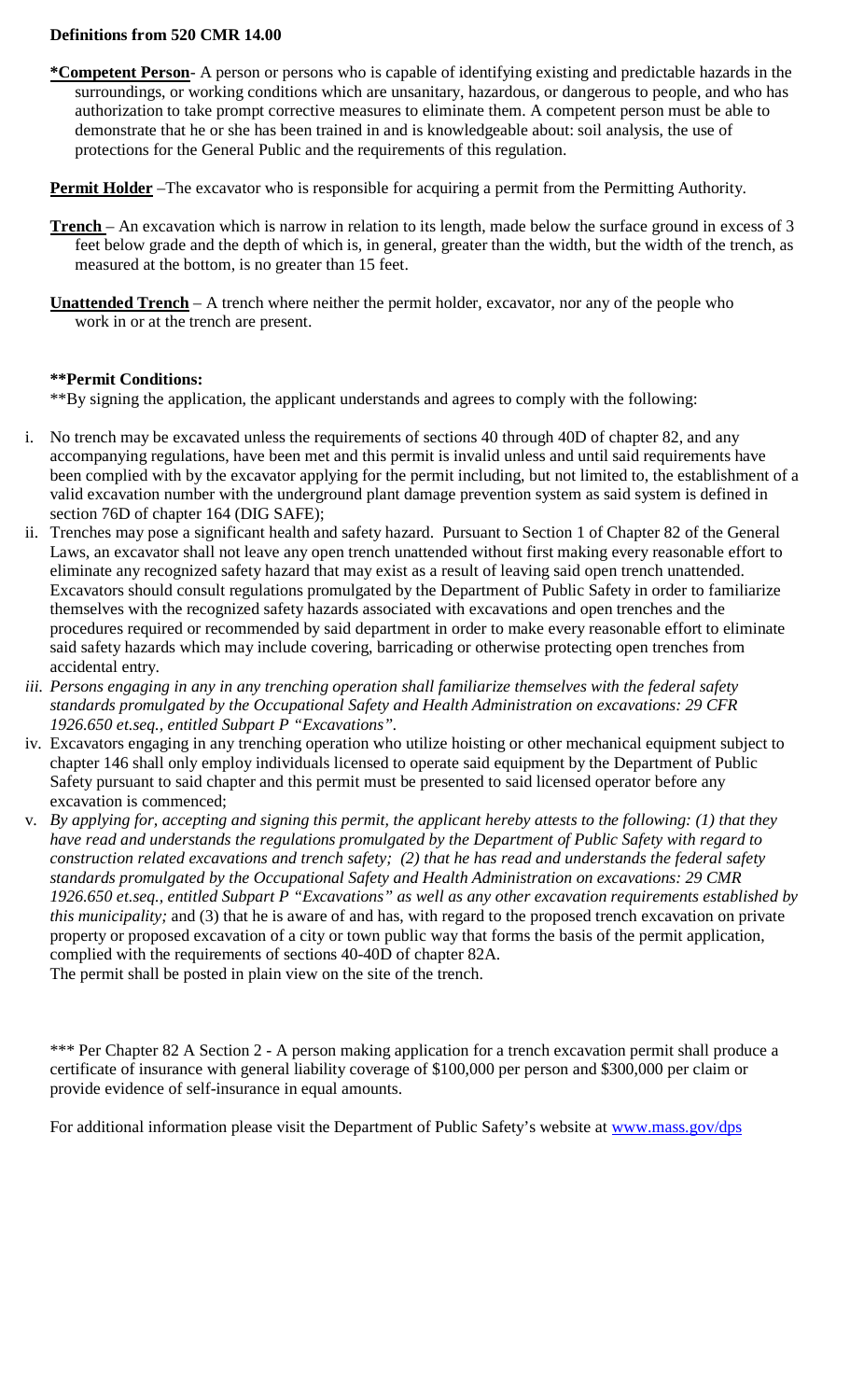## **Summary of Excavation and Trench Safety Regulation (520 CMR 14.00 et seq.)**

This summary was prepared by the Massachusetts Department of Public Safety pursuant to G.L.c.82A and does not include all requirements of the 520 CMR 14.00. To view the full regulation and G.L.c.82A, go to www/mass.gov/dps

Pursuant to M.G.L. c. 82, § 1, the Department of Public Safety, jointly with the Division of Occupational Safety, drafted regulations relative to trench safety. The regulation is codified in section 14.00 of title 520 of the Code of Massachusetts Regulations. The regulation requires all excavators to obtain a permit prior to the excavation of a trench made for a construction-related purpose on public or private land or rights-of-way. All municipalities must establish a local permitting authority for the purpose of issuing permits for trenches within their municipality. Trenches on land owned or controlled by a public (state) agency requires a permit to be issued by that public agency unless otherwise designated.

 In addition to the permitting requirements mandated by statute, the trench safety regulations require that all excavators, whether public or private, take specific precautions to protect the general public and prevent unauthorized access to unattended trenches. Accordingly, unattended trenches must be covered, barricaded or backfilled. Covers must be road plates at least  $\frac{3}{4}$ " thick or equivalent; barricades must be fences at least 6' high with no openings greater than 4" between vertical supports; backfilling must be sufficient to eliminate the trench. Alternatively, excavators may choose to attend trenches at all times, for instance by hiring a police detail, security guard or other attendant who will be present during times when the trench will be unattended by the excavator.

 The regulations further provide that local permitting authorities, the Department of Public Safety, or the Division of Occupational Safety may order an immediate shutdown of a trench in the event of a death or serious injury; the failure to obtain a permit; or the failure to implement or effectively use adequate protections for the general public. The trench shall remain shutdown until re-inspected and authorized to re-open provided, however, that excavators shall have the right to appeal an immediate shutdown. Permitting authorities are further authorized to suspend or revoke a permit following a hearing. Excavators may also be subject to administrative fines issued by the Department of Public Safety for identified violations.